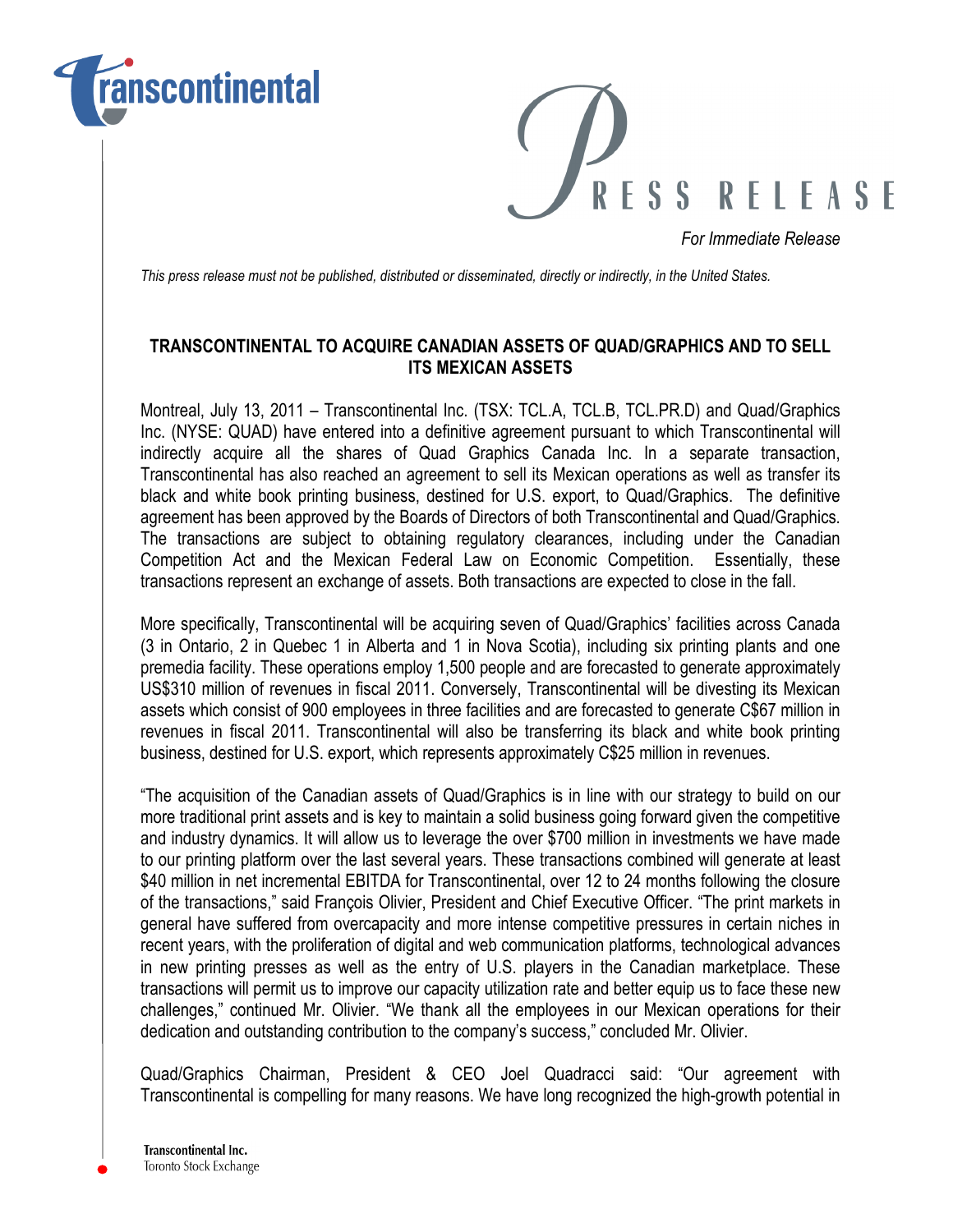

## Additional Information

Transcontinental will hold a conference call for the financial community today at 10:00 a.m. The conference call will be broadcast live (audio only) on the Transcontinental Internet site at www.transcontinental.com, and will be archived for 30 days.

#### Conference Call

Date : Wednesday, July 13, 2011 Time: 10:00 AM Dial-in numbers: (514) 807-8791 (416) 644-3426 1 800 731-5319 Live audio webcast: www.transcontinental.com

#### Conference Recording Playback

Availability dates : July 13 (11 :00 AM) to July, 21 (11:59 PM) Access telephone numbers: (416) 640-1917 or 1 877 289-8525 Access code: 4457035#

## Transcontinental Profile

Transcontinental creates marketing products and services that allow businesses to attract, reach and retain their target customers. The Corporation is the largest printer in Canada and Mexico, and fourthlargest in North America. As the leading publisher of consumer magazines and French-language educational resources, and of community newspapers in Quebec and the Atlantic provinces, it is also one of Canada's top media groups. Thanks to a wide digital network of more than 300 websites, the company reaches over 10 million unique visitors per month in Canada. Transcontinental also offers interactive marketing products and services that use new communication platforms supported by marketing strategy and planning services, database analytics, premedia, e-flyers, email marketing, custom communications and mobile solutions.

Transcontinental (TSX: TCL.A, TCL.B, TCL.PR.D) has 10,500 employees in Canada, the United States and Mexico, and reported revenues of C\$2.1 billion in 2010. For more information about the Corporation, please visit www.transcontinental.com.

## Forward Looking Statements

This press release contains certain forward-looking statements concerning the future performance of the Corporation. Such statements, based on the current expectations of management, inherently